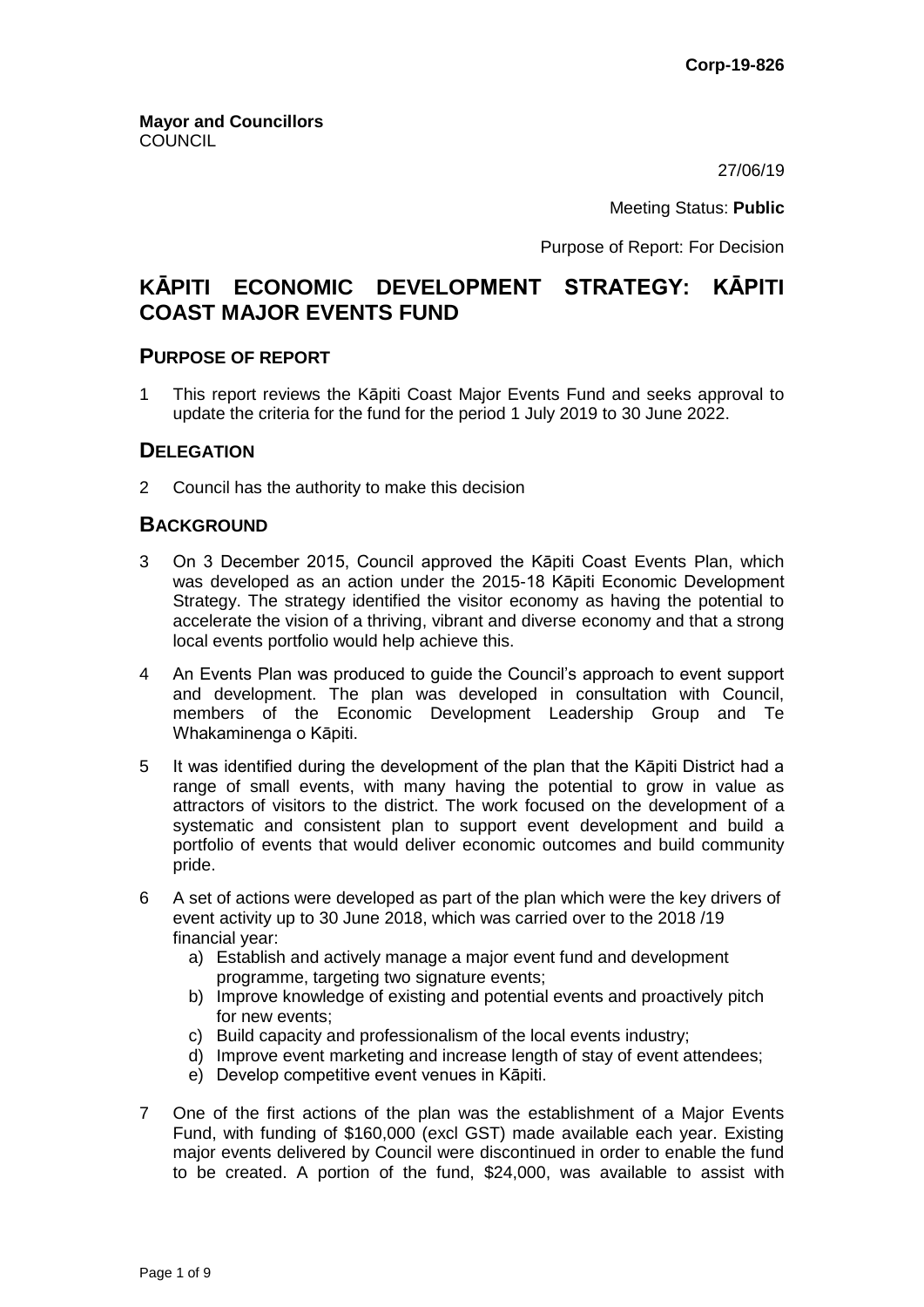assessing event feasibility, with the remaining \$136,000 available to support event delivery.

8 Eight events received funding from the Major Events Fund over the three-year period, with four events receiving funding over multiple years. Table 1 shows all events that have received funding and a breakdown of the funding amounts allocated each year.

| Table 1:                                 |           |          |          |  |
|------------------------------------------|-----------|----------|----------|--|
| <b>Event</b>                             | 2016/17   | 2017/18  | 2018/19  |  |
| Māoriland Film Festival                  | \$55,000  | \$48,000 | \$50,000 |  |
| Otaki Kite Festival                      | \$35,000  | \$24,000 | \$20,000 |  |
| Kāpiti Food Fair                         | \$15,000  | \$12,000 | \$10,000 |  |
| Coastella                                | \$55,000  | \$36,000 | \$50,000 |  |
| Ōtaki-Māori Racing Club Farmers' Market  |           | \$15,000 |          |  |
| Kāpiti Coast International Jazz Festival |           | \$15,000 |          |  |
| Kāpiti Coast Festival                    |           | \$10,000 |          |  |
| FFFLAIRE - Feasibility funding only      |           |          | \$30,000 |  |
| <b>TOTAL</b>                             | \$160,000 | 160,000  | 160,000  |  |

9 The following tables provide a breakdown of results for each of the events supported. Table 2 shows total attendance, plus the percentage of attendees which were either residents or visitors. Table 3 shows total turnover plus the estimated return on investment for each event.

#### Table 2:

| Event                                         | <b>Council Funding</b> | <b>Attendance</b> |            | <b>Visitor/local attendance</b> |                            |
|-----------------------------------------------|------------------------|-------------------|------------|---------------------------------|----------------------------|
|                                               |                        | <b>Numbers</b>    | Est/actual | Kāpiti                          | <b>Outside</b><br>district |
| Kāpiti Food Fair                              | \$37,000               | 44,987            | Actual     | 90%                             | 10%                        |
| Māoriland Film Festival                       | \$153,000              | 34,146            | Actual     | 64%                             | 36%                        |
| Ōtaki Kite Festival                           | \$79,000               | 40,000            | Estimate   | 73%                             | 27%                        |
| Coastella                                     | \$141,000              | 9,778             | Actual     | 47%                             | 53%                        |
| Ōtaki-Māori Racing Club Farmers'<br>Market *  | \$15,000               | 3,150             | Estimate   | 60%                             | 40%                        |
| Kāpiti Coast International Jazz<br>Festival * | \$15,000               | 150               | Estimate   | 100%                            | N/A                        |
| Kāpiti Coast Festival *                       | \$10,000               | 6,000             | Estimate   | 66%                             | 34%                        |
| FFFLAIRE * - Feasibility funding<br>only      | \$30,000               | N/A               | N/A        | N/A                             | N/A                        |
| Total                                         | \$480,000              | 138,211           |            |                                 |                            |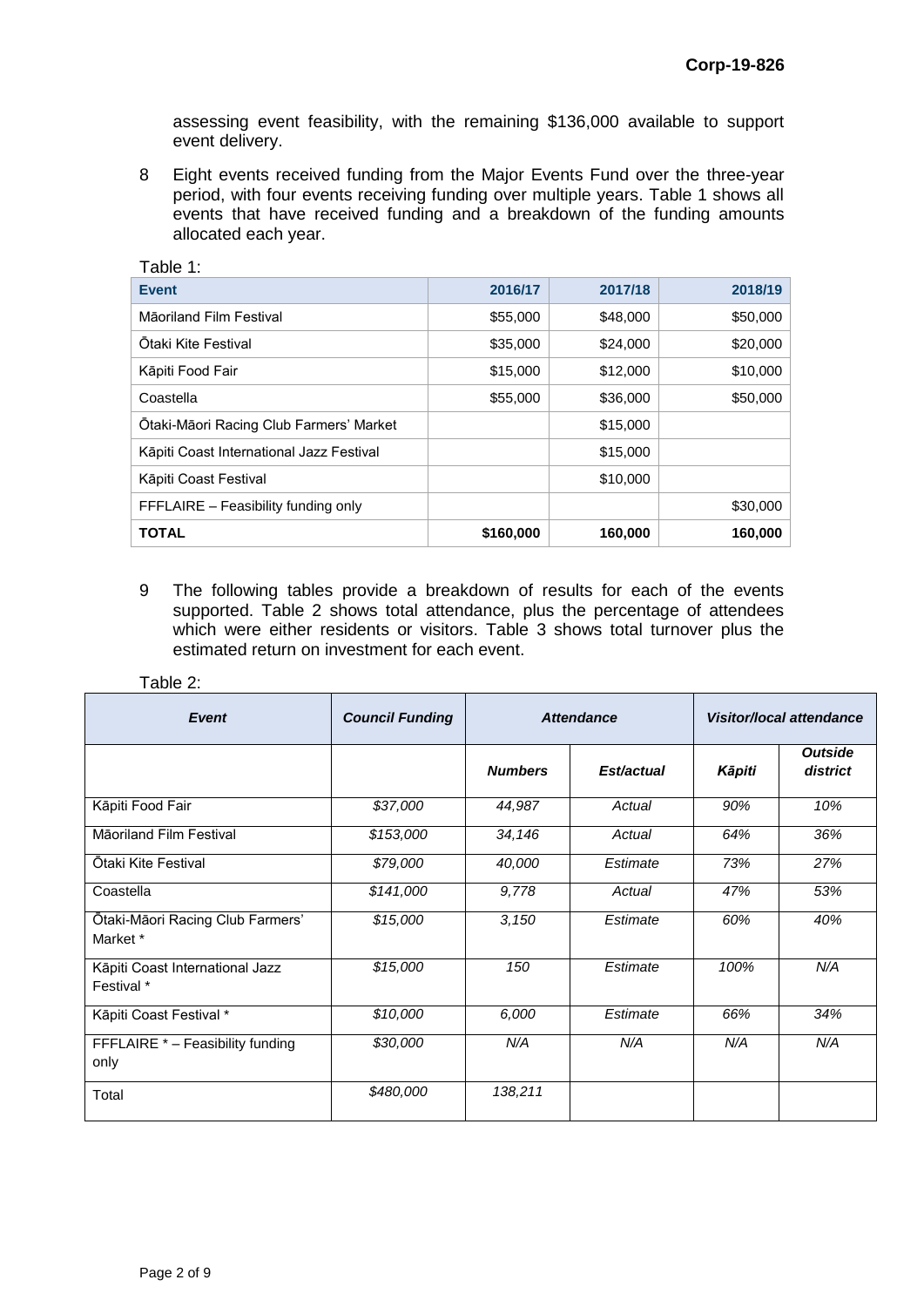| able |  |
|------|--|
|------|--|

| <b>Event</b>                                  | <b>Council Funding</b> | Turnover**  | <b>Estimated Return on</b><br>Investment *** |
|-----------------------------------------------|------------------------|-------------|----------------------------------------------|
| Kāpiti Food Fair                              | \$37,000               | \$378,264   | 10:1                                         |
| Māoriland Film Festival                       | \$153,000              | \$2,020,973 | 13:1                                         |
| Ōtaki Kite Festival                           | \$79,000               | \$1,028,242 | 13:1                                         |
| Coastella                                     | \$141,000              | \$1,502,041 | 10:1                                         |
| Otaki-Māori Racing Club<br>Farmers' Market *  | \$15,000               | \$20,757    | 1:1                                          |
| Kāpiti Coast International<br>Jazz Festival * | \$15,000               | $\Omega$    | $\Omega$                                     |
| Kāpiti Coast Festival *                       | \$10,000               | \$82,679    | 8:1                                          |
| FFFLAIRE * - Feasibility                      |                        |             | N/A                                          |
| funding only                                  | \$30,000               | N/A         |                                              |
| Total                                         | \$480,000              | \$5,032,956 |                                              |

*Notes*

*\* These events only received funding for 1 year, all other events received 3 years of funding.*

*\*\* Turnover is based on information provided to Council as part of the event reports, there is no independent verification of these amounts.*

*\*\*\* Estimated return on investment is calculated by dividing Turnover by Council Funding.* 

- 10 Four events formed the core event portfolio over the three-year period, with signature events being the Māoriland Film Festival and Coastella Music Festival. Each of these events received multi-year funding from Council. Most of the events grew their attendance levels and return on investment during this period. However, results for Coastella Music Festival were negatively impacted by a number of factors in 2018/19. In 2017/18, three smaller events received funding support, however this was not continued in the following year.
- 11 The diagram below shows the calendar of events for the last 12 months, with a concentration of activity occurring in the summer period and limited activity outside of this time.

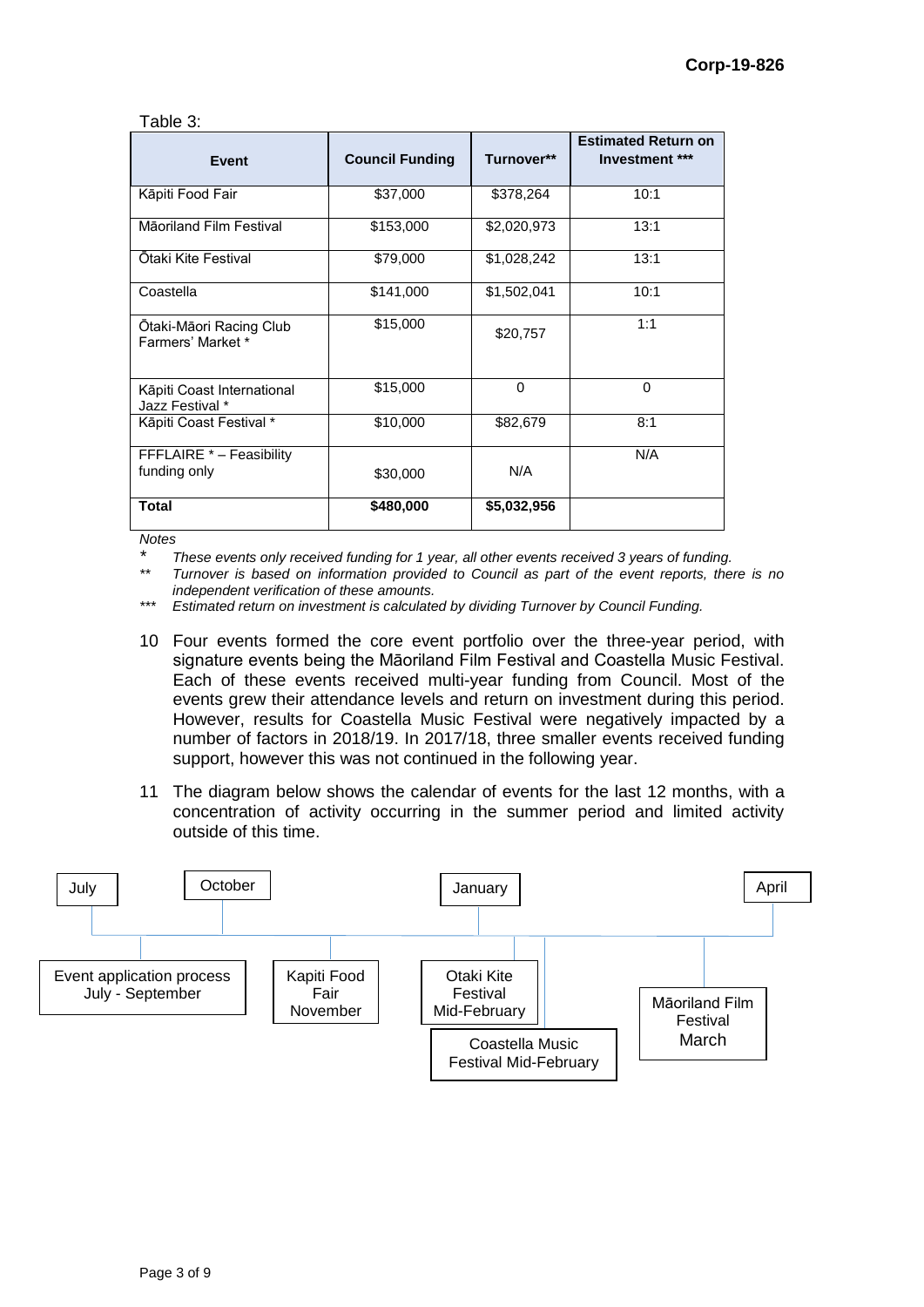## **ISSUES AND OPTIONS**

### **Issues**

12 Following the completion of the initial three-year period of the Major Event Fund and the current contracted event funding arrangements, it is now appropriate to review the fund and the fund criteria.

### *Funding eligibility after three years*

- 13 Feedback from event organisers has confirmed that there remains a need for external support and we are aware that other Councils in the Wellington region continue to provide similar event support in their areas. Many Councils also deliver major events, in addition to providing funding for externally organised major events.
- 14 Event organisers have advised that the fund assists by improving the viability of new and growing events and enables already established events to enhance their offering. Key benefits for organisers are the reduced risk of financial loss and increased certainty for planning purposes.
- 15 Unfortunately, the ability for events to become sustainable after a three-year period is not always achievable and it appears that some events will continue to rely on sponsorship or grant funding to remain viable long-term.
- 16 When the fund was established there was no consideration as to what would happen after three years and as a result there is no decision currently about what events will be funded going forward and what events will not be funded. There is no proposal that events be excluded from applying for funding after three years, however, it is proposed that a point is included in the decision making criteria that stipulates there may be a preference to provide funding to events that have received less than three years of funding and / or show the potential to be financially sustainable in the future.

### *Fund Amount*

- 17 The current fund amount of \$160,000 has been distributed each year and has primarily funded just four events over the three-year period at consistent levels. There has been limited capacity to support new or additional events to a significant level or to increase funding levels as existing events continue to grow.
- 18 There is limited ability to grow the event portfolio without reducing or stopping funding to existing events. We understand that if some of the existing events were unsuccessful in receiving funding they would not be able to continue in their current format.
- 19 It is therefore proposed to increase the Major Event Fund to \$200,000 p.a. which would be split into two parts:
	- a) Up to \$25,000 per annum will be available to assist with feasibility testing, business case development and economic impact studies for event opportunities. This can be used to assist with future decision making and help minimise risk with new event development.
	- b) Up to \$175,000 per annum will be available to assist with event funding. Activities that will be considered for funding include:
		- i. direct event costs including venue, stage, lighting and performance costs;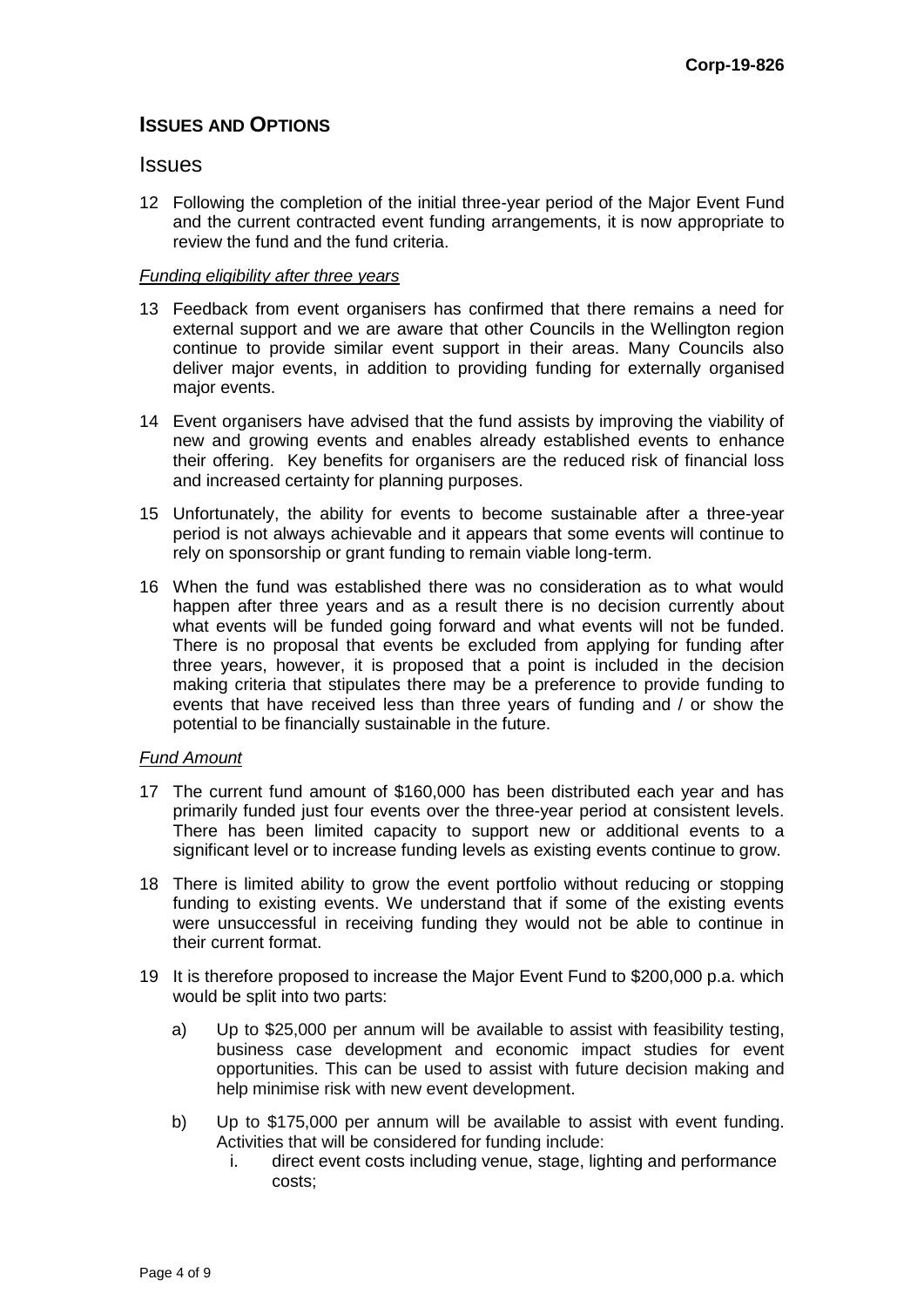- ii. health and safety costs;
- iii. waste minimisation and management costs;<br>iv. event management and personnel costs to s
- event management and personnel costs to secure additional sponsorship;
- v. event signage, advertising and promotional costs.
- 20 Should the fund amount not be fully allocated in the initial funding round, Council at its sole discretion may choose to hold a separate funding round for any residual funds. Unallocated funding for feasibility assessments may be allocated at any time throughout the year at the sole discretion of Council. The increase in the Major Event Fund amount will be allocated from within the existing Economic Development budget.
- 21 For major events it is proposed to cap the amount of funding available to a maximum of \$50,000 per event. For a signature event, the amount of funding available may be higher than \$50,000. The number of events that could be a signature event for the district is considered to be very low, with a maximum of two signatures events to be funded in any one year, ideally no less than four signature / major events would be funded in each funding round.

#### *Multi-year funding*

- 22 Applications for multi-year funding were awarded in the 2016 / 17 financial year, this provided applicants with certainty of a base level of funding, especially new and growing events. In the 2019-20 financial year, it is proposed to allow applications for up to three years, where there is a sound business case and evidence of the ability to delivery long-term outcomes.
- 23 Applicants that secure multi-year funding would be required to provide annual event reports to Council and confirm the delivery of pre-agreed outcomes. The failure of an event to deliver pre-agreed outcomes in any one year may mean that any future funding allocation would need to be reviewed. This will be at the discretion of Council, who would have the ability to either reduce or withdraw any future funding to the applicant for the event.
- 24 Funding of multi-year commitments may not be at the same levels each year, future funding levels may be at either a higher or lower level. Successful multiyear applicants that have received event funding at lower levels than requested in subsequent years could request additional funding in the applicable year. However, this would be subject to review along with other events applications in that year. A separate application would need to be made for additional funding.
- 25 Ideally we will be able to stagger multi-year funding arrangements going forward, which would avoid a situation where there are no arrangements in place with any events in future years. This would also help provide capacity to enable multi-year arrangements to be established with new or growing events as they are developed.

### *Eligibility and Criteria*

- 26 There have been various changes in the eligibility and criteria of the fund since it was first established. It is proposed to update the funding eligibility and criteria as outlined below, with a focus on ensuring that the objectives of the fund are achieved:
	- a) To be eligible to receive funding the event must:
		- i. take place in the Kāpiti District;
		- ii. not have already occurred in the applicable financial year;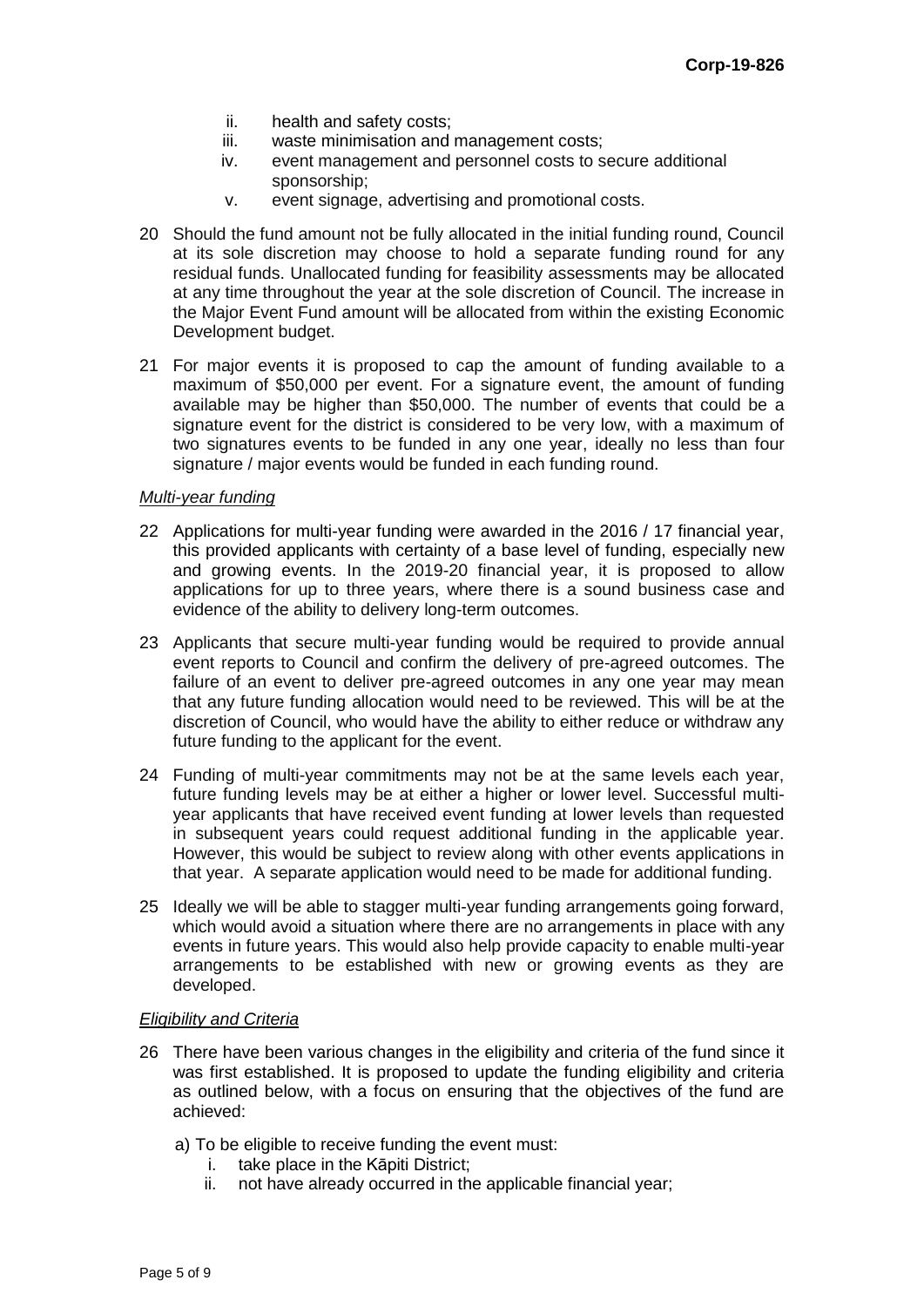- iii. have confirmed at least 30% of total costs;
- iv. show how residual costs after allowing for Council funding will be covered, and
- v. show an understanding of necessary consent and land owner approval requirements and the status of any required consents / approvals.
- b) Events will be assessed against the following criteria:
	- i. be a level 1 or 2 as classified in the decision making support tool;
	- ii. showcase the Kāpiti Coast and build the profile of the Kāpiti Coast and its community;
	- iii. highlight the Kāpiti Coast as a destination for visitors, business and residents;
	- iv. have long-term economic benefits for the district;
	- v. are able to generate at least a 5:1 return on Council's investment, and
	- vi. meet tāngata whenua and community aspirations.
- c) Preference may be given to events which:
	- i. attract visitors in the off season (April to October);
	- ii. have received less than three years of previous funding from Council, excluding feasibility funding;
	- iii. can demonstrate successful financial support from other funding sources;
	- iv. show potential to be self-sustaining without Council funding in future years, and
	- v. do not coincide with any other major events in the Wellington region, unless compatible.

*Note: Points 26 a iii, iv, c iii – v would not be applicable to feasibility applications.*

27 It is not proposed to exclude events that are profitable from being able to apply for funding. However, preference may be given to those events that need financial support to remain financially viable if there are insufficient funds available to meet all funding requests and provided that all other outcomes are considered equal and the necessary criteria has been met.

#### *Decision Making Support Tool – Attachment 1*

- 28 A classification system has been developed to help assess the strengths and opportunities of an events portfolio for the Kāpiti District. The matrix is designed to order events into categories to determine the type of event, its benefits and the economic and community impact.
- 29 The matrix is designed to be used as a framework for prioritising Council investment. The matrix can be seen in attachment one and is categorised into Signature Events, Major Events and Local Events. The fund is able to support events that are categorised as either a signature or major event in the matrix.
- 30 The focus areas for the assessment criteria do change depending on the level of the event, with stronger focus on economic development outcomes for signature or major events.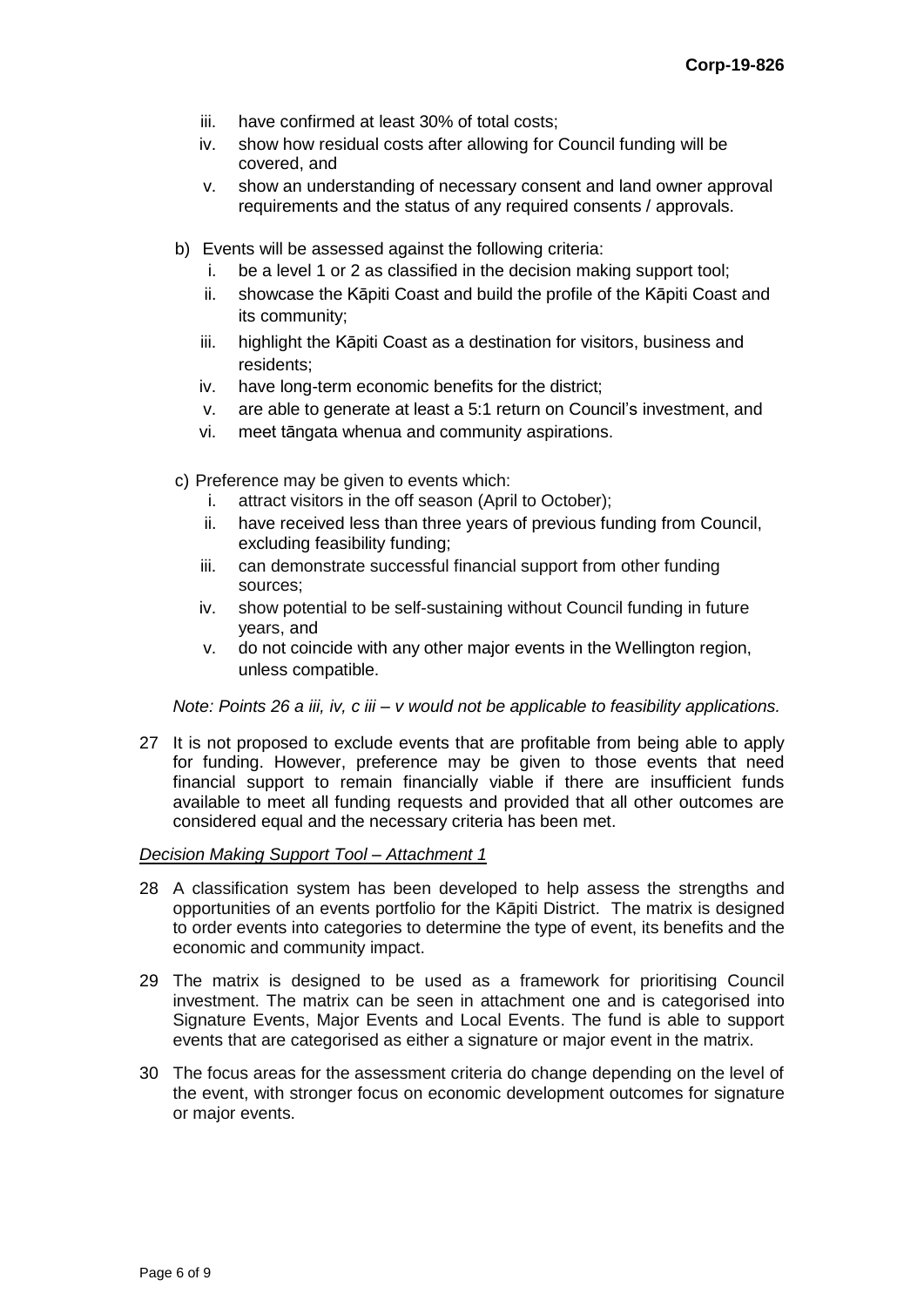#### *Funding Allocation*

- 31 All applications for the Major Event Fund will be assessed by the Major Events Fund Assessment Panel. The panel will comprise a mixture of Council representatives, including one elected representative and industry specialists. The panel will be convened by the Economic Development Manager, who will facilitate any discussion with fund applicants.
- 32 The panel will make recommendations for the allocation of the Major Event Fund to Council, who will approve funding recommendations. Council has the ability to make changes to funding recommendations.

### *Measuring Success*

- 33 Reporting requirements have been updated to enable a better understanding of the outcomes from each event. All successful applicants are required to submit a post event report to Council within two months of the event. The report is to be satisfactory to the Council in all respects and include all information requested by Council. Applicants that do not submit a satisfactory report to Council will be ineligible for future funding.
- 34 The report is to be satisfactory to the Council in all respects. Event reports must include the following information:
	- a) attendance figures including breakdown of visitor origin and visitor overnight stays in the district.
	- b) robust analysis of event outcomes, including estimated economic impacts.
	- c) full financial report, including confirmation of the level of spending within the Kāpiti district.
	- d) marketing and media outcomes.
- 35 All successful feasibility funding applicants are required to submit to Council a copy of their completed feasibility assessment and details of their proposed next steps.

## **OPTIONS**

- 36 The delivery of a successful major event portfolio is important to the economic development of the district. Events have the potential to bring in visitors to the area, creating tourism and other business opportunities. Events are also important in attracting and retaining residents, with people more engaged and passionate about their community.
- 37 Increasing the funding for major events will provide opportunity to expand the event portfolio and provide greater support for events to grow and develop in the district. It will however be important that appropriate eligibility and criteria requirements are in place and that follow up reporting on event outcomes are received and assessed.
- 38 In addition to the provision of funding, it is important that Council does work proactively with event organisers in order to ensure that this investment is leveraged to its full potential, which can include support with marketing and communications, access to venues and support around processes.
- 39 Attachment 2 is an updated information document for the Major Events Fund, which outlines the purpose and requirements of the fund for applicants and will be used as the guide for the funding process.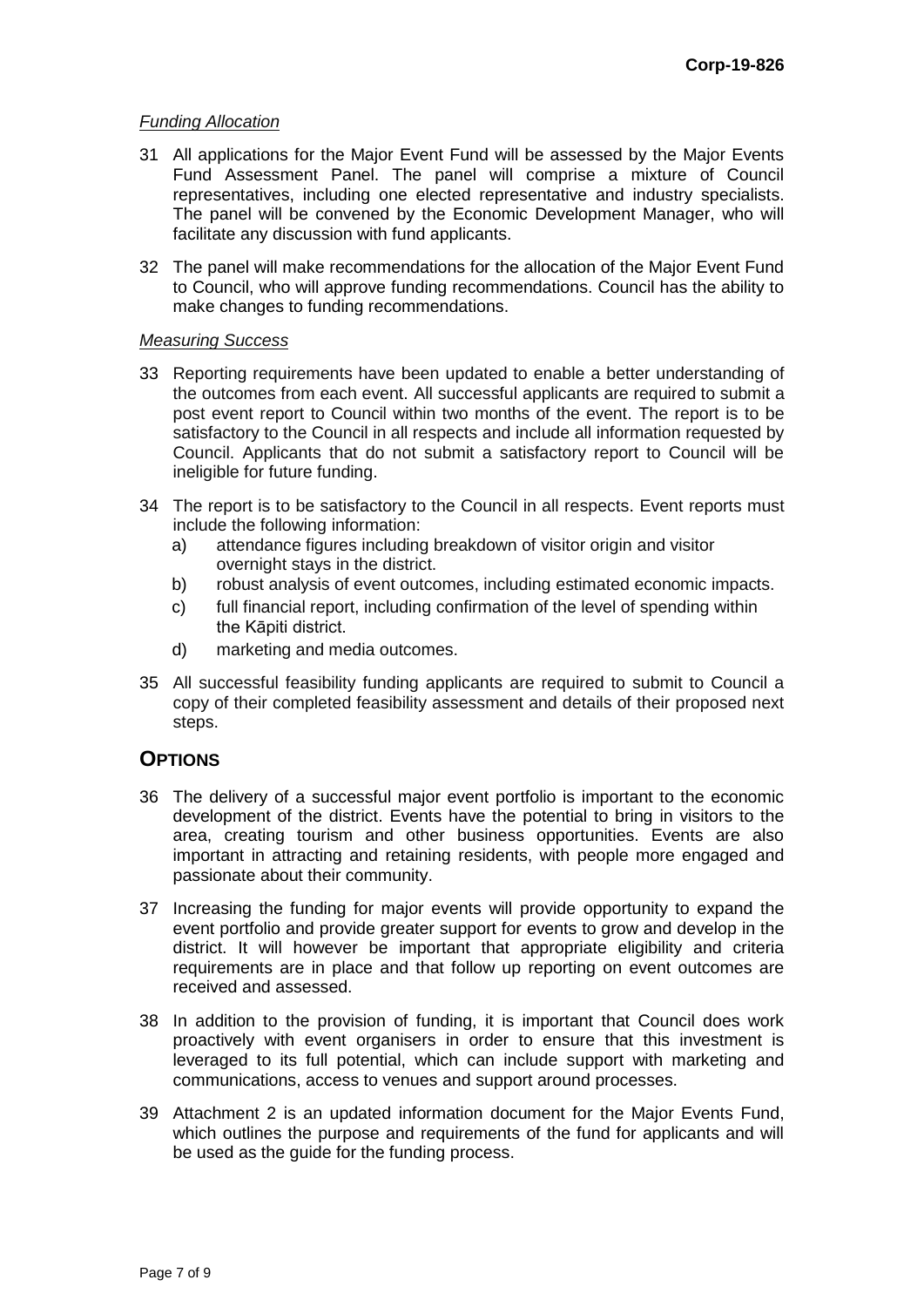## **CONSIDERATIONS**

## Policy considerations

40 The 2016-18 Economic Development Strategy provides the strategic structure for event development and growth in the district. This has been supported in the draft 2019-22 Economic Development Strategy which is currently in development.

## Legal considerations

41 There are no legal considerations

## Financial considerations

42 Funding for the 2019 – 2022 Major Events Fund will be allocated from the existing approved Economic Development budget. There will be no additional funding required from Council to deliver this proposal.

## Tāngata whenua considerations

43 Ensuring tāngata whenua aspirations are valued and met is a key consideration of the Kāpiti Coast Major Events Fund and is included in the fund assessment criteria.

## Strategic considerations

44 The Major Events Fund strategically contributes to the Long Term Plan's goal of, 'a positive response to our distinct district identity'.

## **SIGNIFICANCE AND ENGAGEMENT**

## Significance policy

*45* This matter has a low level of significance under Council's Significance and Engagement Policy.

## Consultation already undertaken

46 Council and community expressed their want for changes in the Major Events funding process in 2018. As the process was due to be reviewed in 2019 we have taken on their recommendations and guidelines. We have also met with previous major events fund recipients.

## Engagement planning

47 An engagement plan is not needed to implement this decision.

## **Publicity**

- 48 A communications plan will be developed to notify the commencement of the Major Event Fund application process. This will be notified through Council's existing communication channels including a page on the Council website.
- 49 All successful applicants of the major event fund are required to have a communications and marketing plan as part of their event application. The communications and marketing plan must clearly state how the event will be